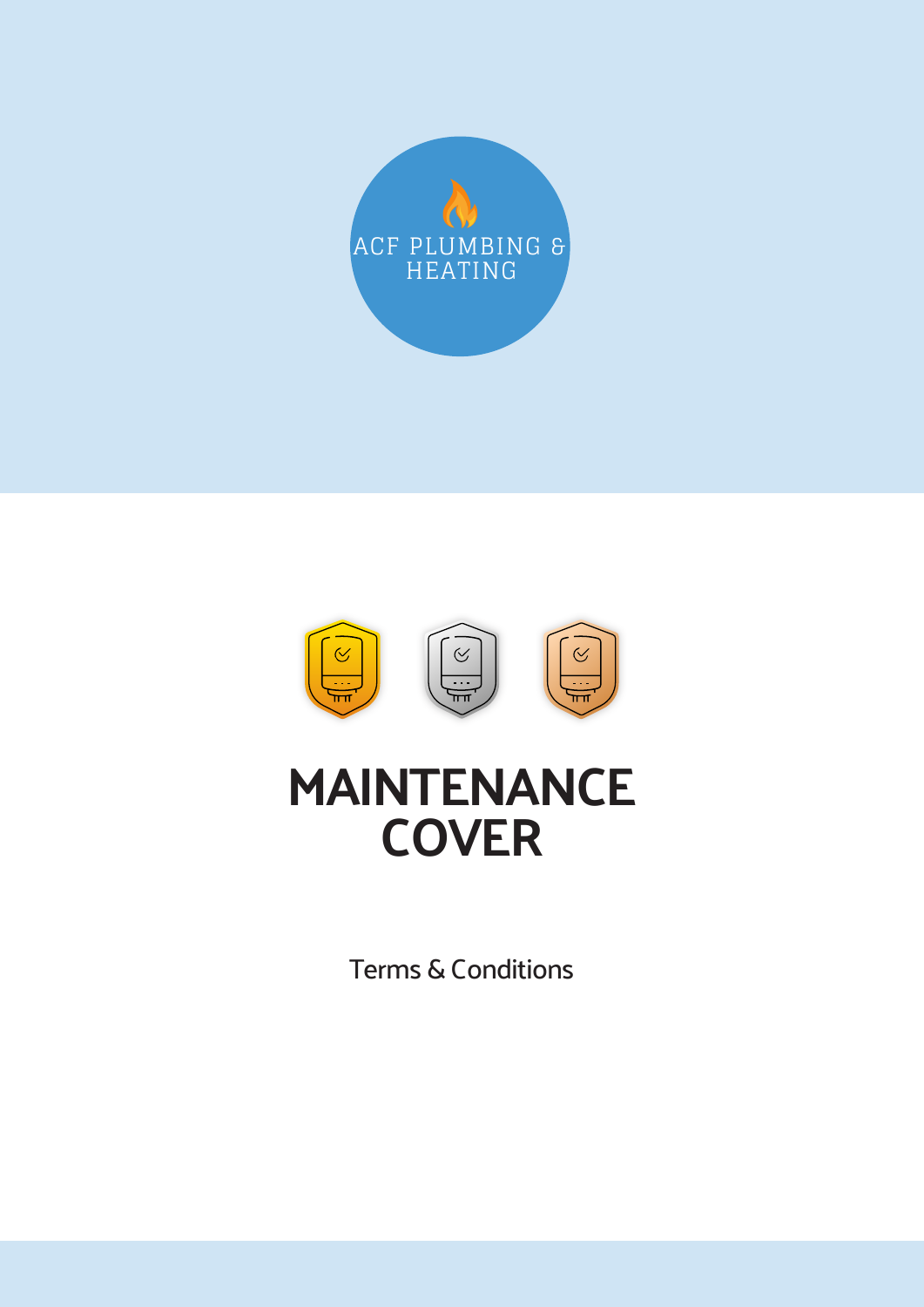

### **About this document**

This document explains exactly what the products in your maintenance cover agreement do cover and don't cover, what to do if you want to make a claim, change or cancel your agreement.

It is important you read these terms and conditions carefully, and confirm the cover you hold , as these form the basis of your agreement with us. If anything is not correct on your statement, or if you have any questions, please contact us on: **info@acfplumbingandheating.co.uk** or by **phone 01536 665695**

At ACF, we care about privacy and we protect your personal data. We want to be transparent about how we use your personal data, so before you read our Terms and Conditions, we want to point out that ACF Plumbing And Heating Limited is the data controller of your personal data.

Although our Privacy Notice does not form part of the contract between you and ACF Plumbing and Heating Limited, you should read our Privacy Policy, to understand how we collect and use your personal data and your data protection rights visit our website: **https://www.acfplumbingandheating.co.uk/Privacy-Policy**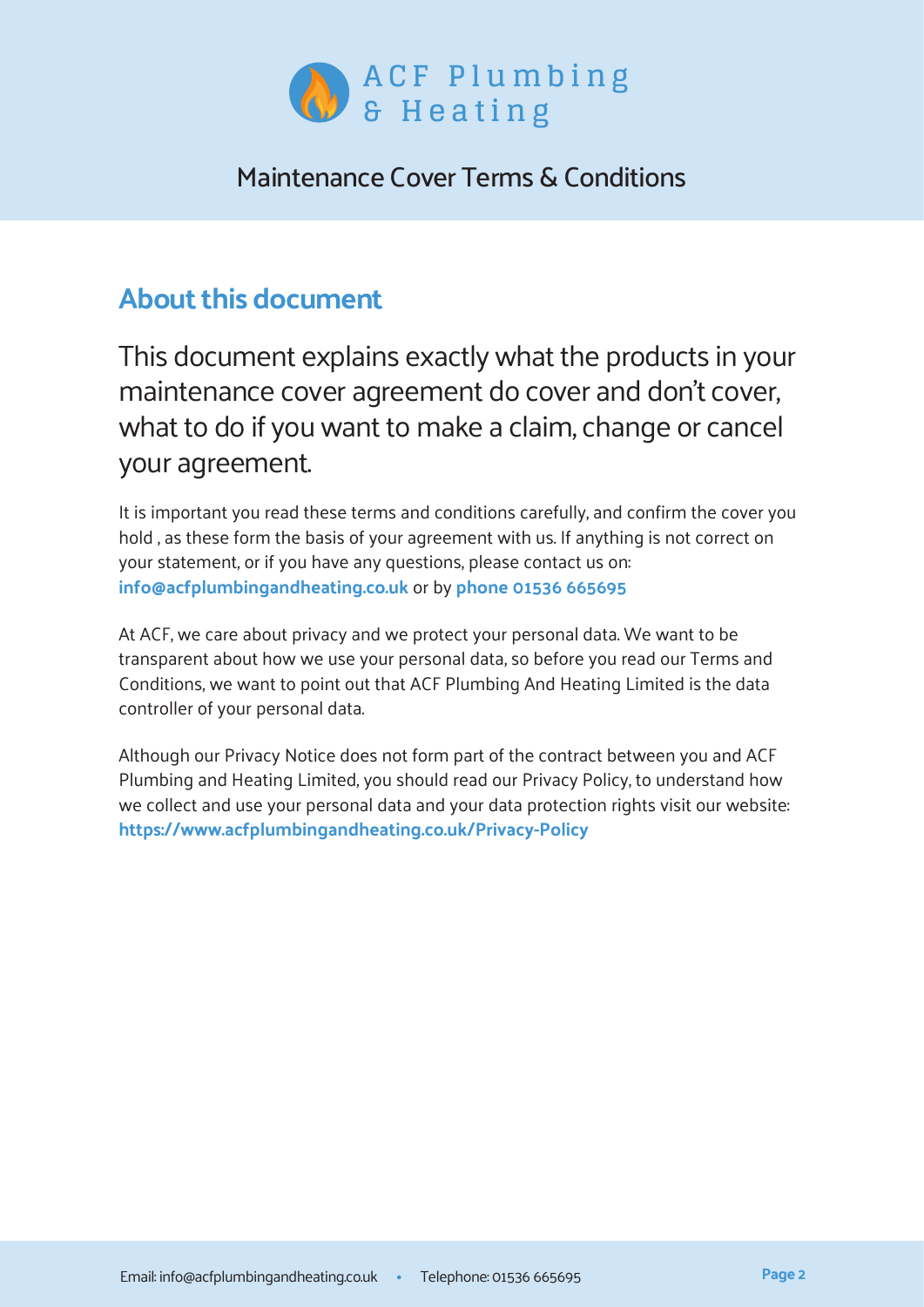

# **Content and information**

| Plumbing System Cover Gold Package 6 and 200 million by the System Cover Gold Package                          |     |
|----------------------------------------------------------------------------------------------------------------|-----|
|                                                                                                                |     |
| Annual Service 8                                                                                               |     |
|                                                                                                                |     |
| Fees and Payment 9                                                                                             |     |
|                                                                                                                |     |
| Your Obligation 11                                                                                             |     |
| $Liability$ $11 - 12$                                                                                          |     |
|                                                                                                                |     |
| Cancellation after the Cooling off Period and for Non-Consumers [1984] 12-13                                   |     |
| Termination <sub>11</sub> 3                                                                                    |     |
|                                                                                                                |     |
|                                                                                                                | 13  |
|                                                                                                                | 14  |
| Other Important Terms                                                                                          | .14 |
| Governing Law and Jurisdiction [19] The Coverning Law and Jurisdiction [19] The Coverning Law and Jurisdiction | 14  |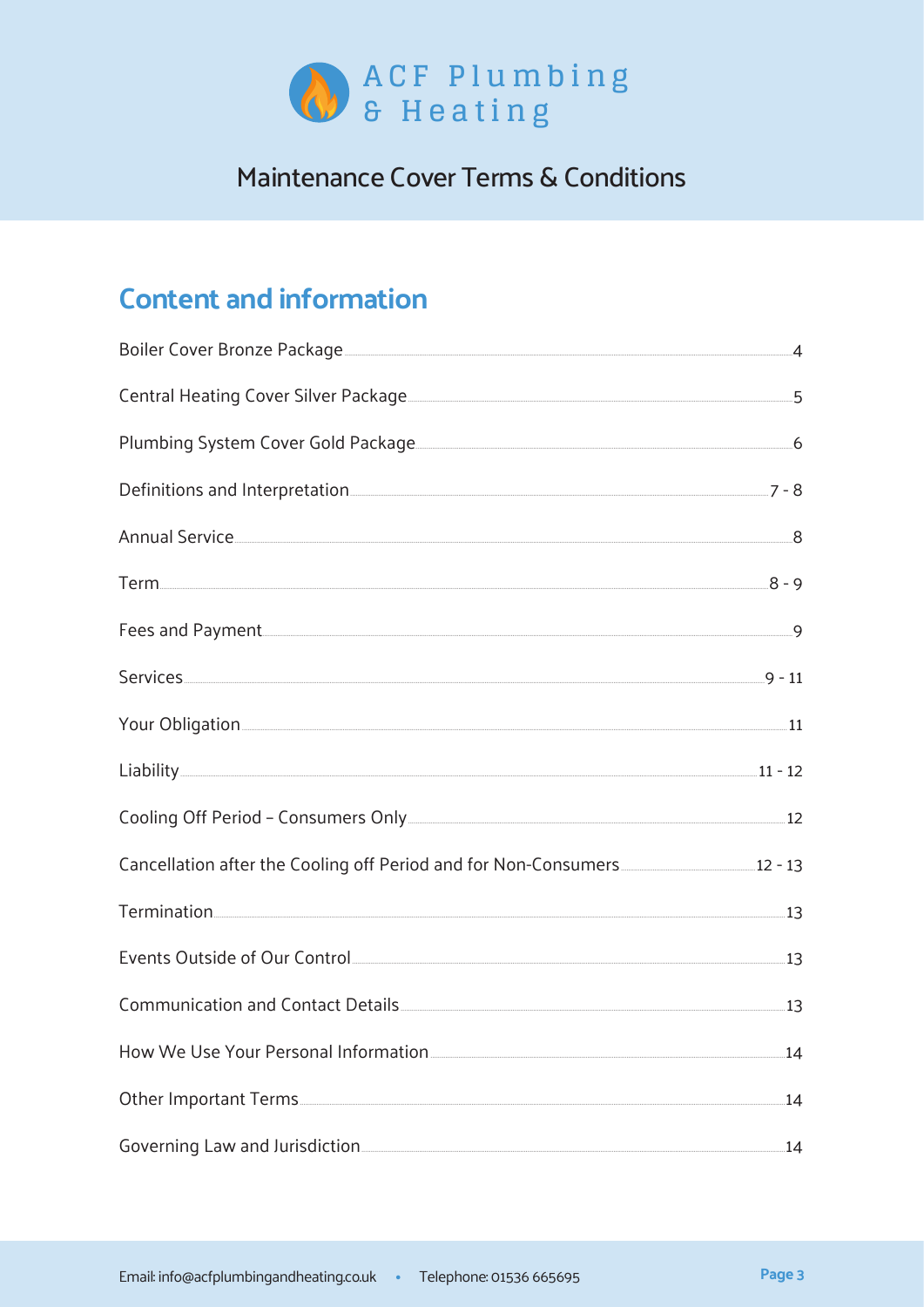

# **Boiler Cover Bronze Package**

# **What's covered**

#### All repairs to:

- $\checkmark$  A single natural Gas boiler in your property, that's designed for home use and has a heat output capacity of up to 50kW;
- $\sqrt{\ }$  The room sealed flue up to one meter in length and the flue terminal;
- $\checkmark$  The controls that make the boiler work including the programmer, any thermostats.
- $\checkmark$  The gas supply pipe
- $\checkmark$  A replacement of the gas supply pipe and the controls that make your boiler work if we can't repair them
- ✓ A first service or annual service
- $\checkmark$  A replacement of the room sealed flue up to one meter in length and the flue terminal if we can't repair it
- ✓ Landlords Gas Safety inspection ( landlord policy only);
- $\checkmark$  Legionella risk assessment (landlord policy only).

# **What's not covered**

- ✓ Accidental damage
- ✓ Damage caused by limescale, sludge or other debris if we've told you before that you need to carry out repairs, improvements but you haven't done so
- ✓ Fixing your showers, their parts and shower pumps
- ✓ Any controls designed specifically for underfloor heating
- ✓ Repairing or replacing open flues and their terminals or flues
- ✓ Replacing or topping up your system inhibitor unless we've removed it
- ✓ Any part of your boiler and controls which directly supplies a swimming pool
- $\sqrt{\ }$  Resetting your controls or replacing the batteries
- $\sqrt{\ }$  Repairing or replacing your central heating system
- ✓ Repairing or replacing air or ground source heat pumps

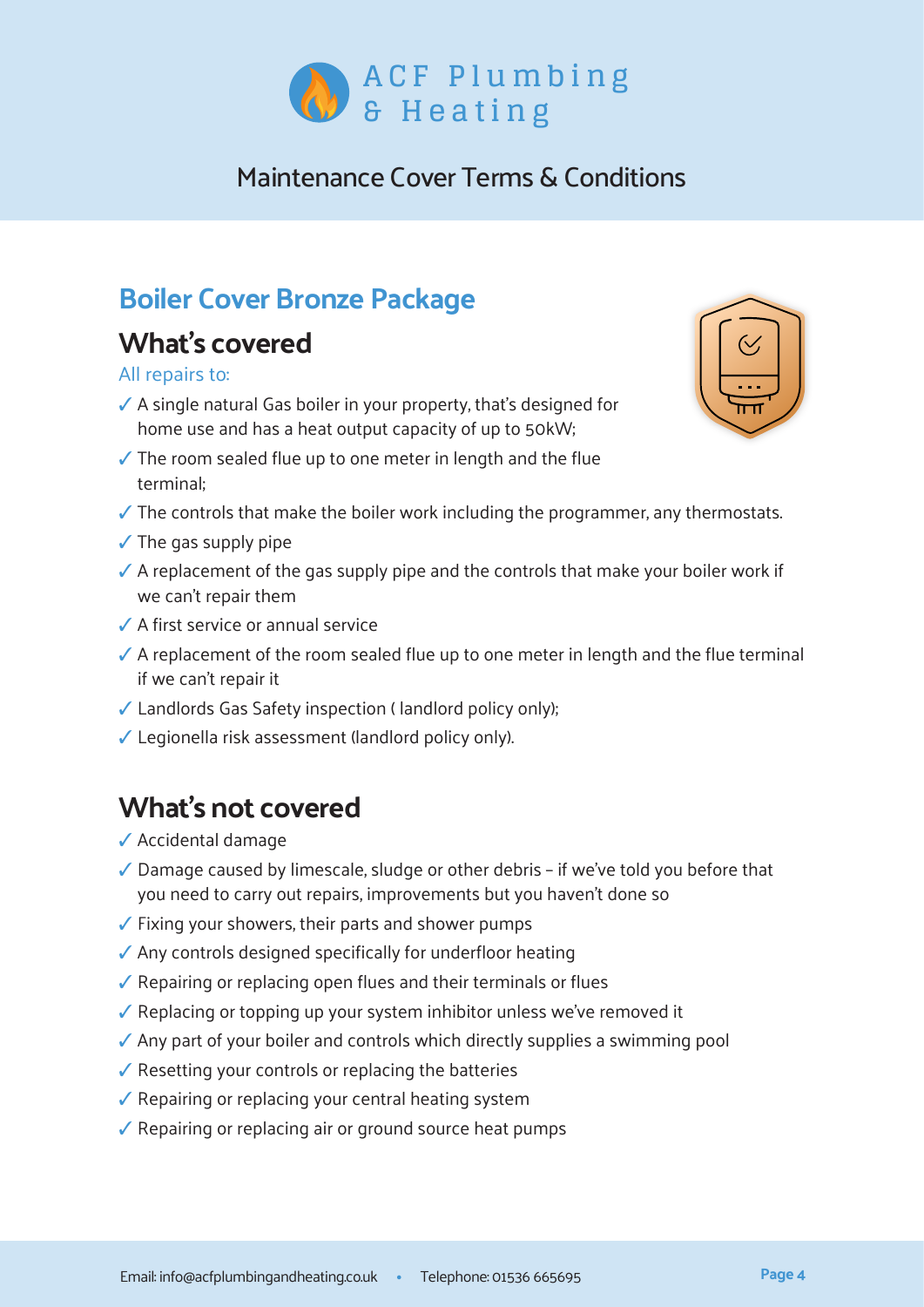

# **Central Heating Cover Silver Package**

# **What's covered**

All repairs to the heat and hot water system on your property, for example:

- $\checkmark$  Expansion tank, radiators, bypass and radiator valves (excluding smart radiator valves such as Hive Honeywell evohome Drayton, etc)
- $\checkmark$  Cylinders and immersion heaters and it's wired in timer switch; and
- $\checkmark$  The pipes that connect the central heating system .
- $\checkmark$  A replacement of parts of your central heating if we can't repair them.
- $\angle$  A first service or annual service.

# **What's not covered**

- $\checkmark$  Accidental damage
- $\checkmark$  Damage caused by limescale, sludge or other debris if we've told you before that you need to carry out repairs, improvements but you haven't done so
- $\checkmark$  Fixing your showers, their parts and shower pumps
- $\checkmark$  Repairing or replacing taps
- $\sqrt{\ }$  Any parts designed specifically for underfloor heating
- $\checkmark$  Supply of curved and designer radiators.
- $\sqrt{\ }$  Repair or replacement of electrical elements in radiators
- $\checkmark$  Replacing or topping up your system inhibitor unless we've removed it
- $\checkmark$  Any part of your central heating system which directly supplies a swimming pool

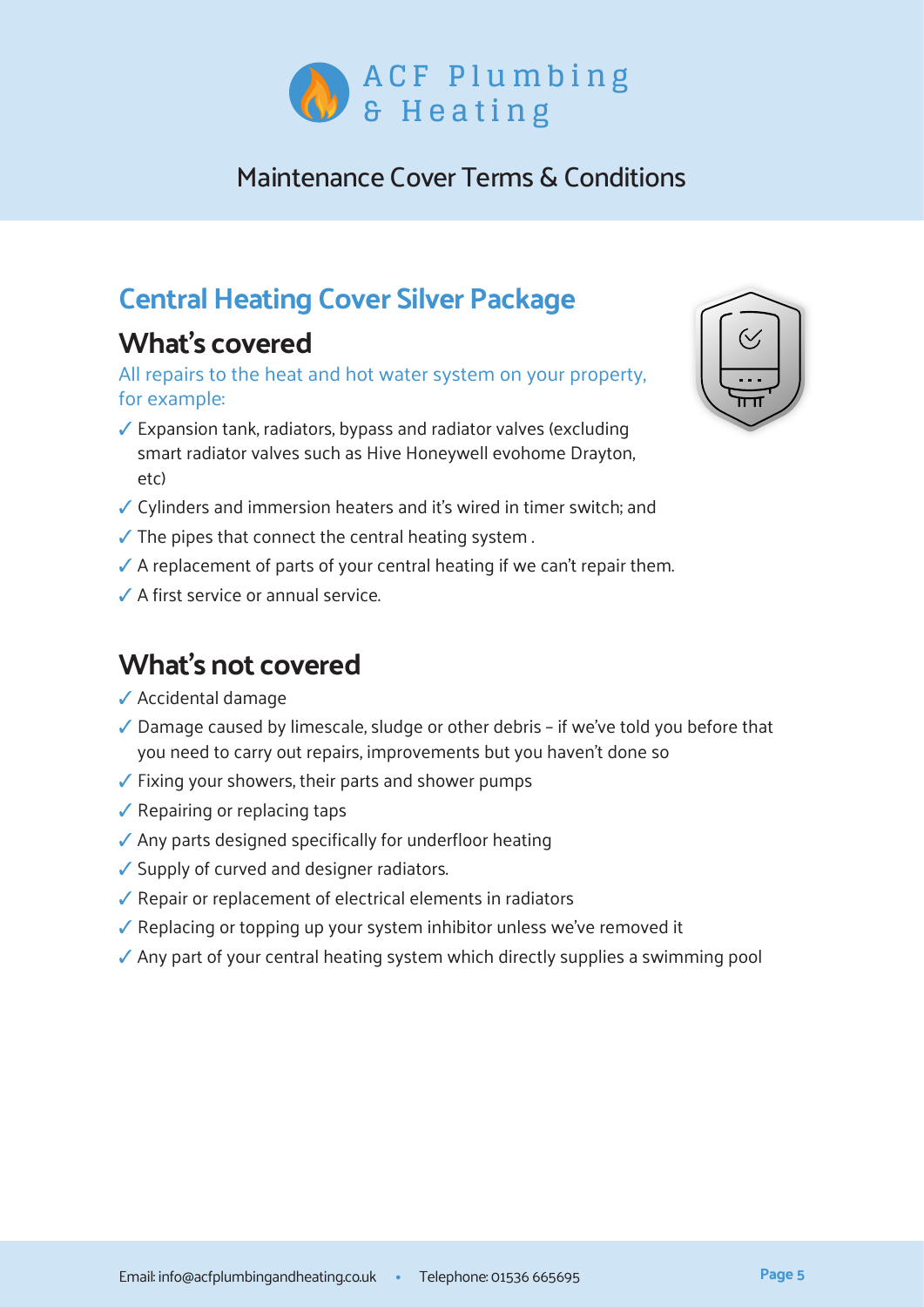

# **Plumbing System Cover Gold Package**

## **What's covered**

All repairs to the plumbing system on your property, for example:

- $\checkmark$  Your hot and cold-water pipes between your internal stopcock up to, and including your taps and garden taps and the flexible pipes to your kitchen appliances;
- $\checkmark$  The hot water cylinder and cold-water tanks including immersion heaters, toilet siphons, isolation valves; and
- $\checkmark$  Your water supply pipe from the boundary of your property to your home
- $\checkmark$  A replacement of parts that we can't repair.
- $\checkmark$  We will replace a pair of taps to a single item of sanitary ware where only one can't be repaired

# **What's not covered**

- $\checkmark$  Showers and their parts, shower pumps, sanitary ware, spa baths, seals and grouting
- $\sqrt{\phantom{a}}$  Radiators
- $\checkmark$  Any parts that are designed to boost your mains water pressure Water softeners, water filters and waste disposal units and taps that deliver boiling or filtered water
- $\checkmark$  Water pipes between your home and any detached outbuildings on your property
- $\checkmark$  Swimming pools, fountains, ponds or water features, garden irrigation systems, free standing garden taps and the water pipes running to or from them
- $\sqrt{\ }$  Rainwater pipes and guttering
- $\checkmark$  Frozen pipes that need defrosting where there is no other damage
- $\sqrt{\ }$  Any water supply pipe that doesn't supply your home
- $\sqrt{\phantom{a}}$  Water meters
- $\checkmark$  Plumbing in your outbuildings if the supply is provided by a separate mains connection than to your home
- $\checkmark$  Repair and/or maintenance of devices fitted to your plumbing system that are designed to assist in the detection of leaks
- $\sqrt{\ }$  Excavation directly under the property where there is a risk to foundations

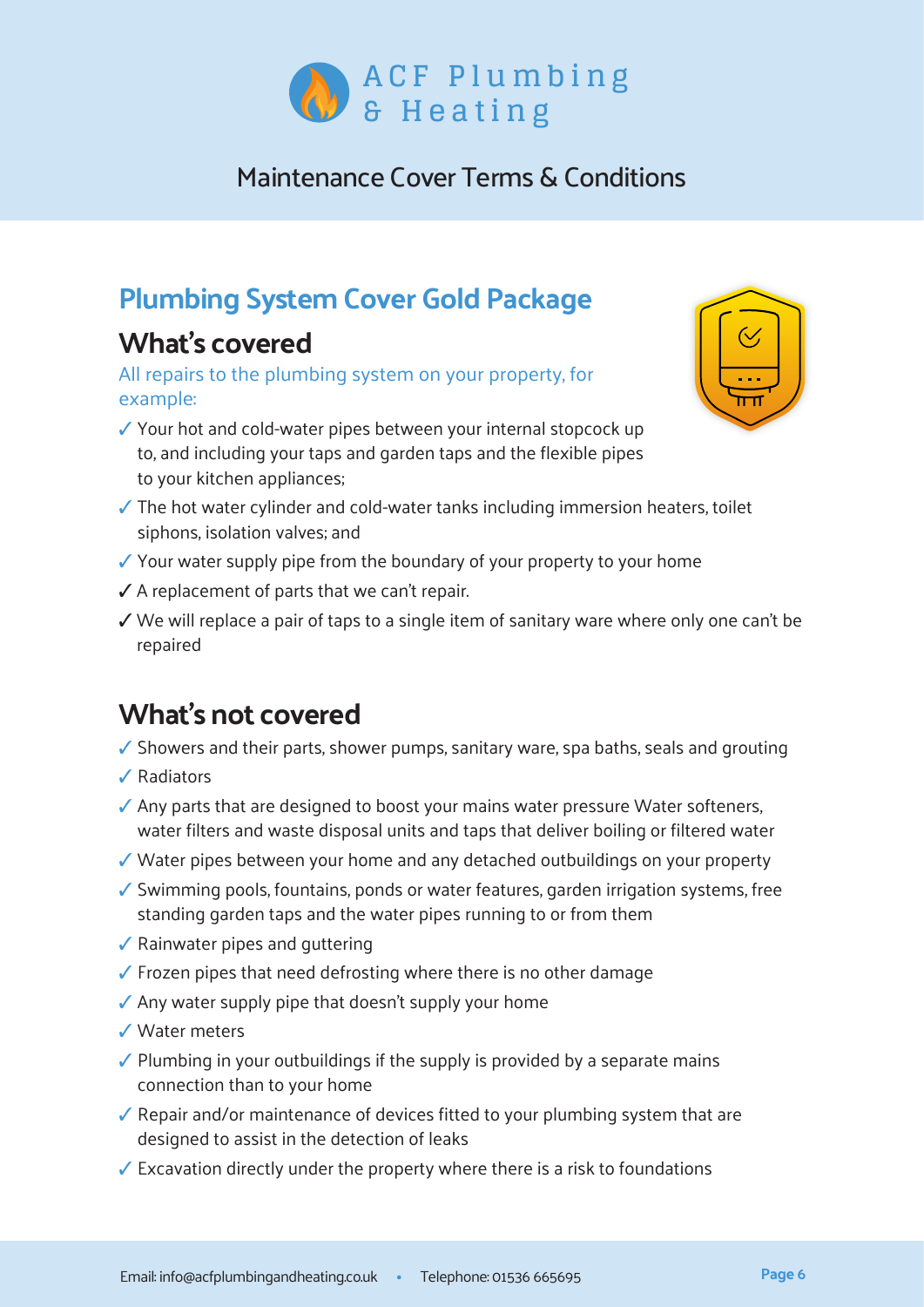

**These are the standard Terms and Conditions which apply to all Service and Maintenance Contracts entered with us, ACF Plumbing and Heating Limited, a company registered in England and Wales under company number 11085820, whose registered office is at Timsons Business Centre Albert (PHA) Office 2, Bath Road, Kettering, NN16 8NQ ("we/us/our").**

#### **1. Definitions and Interpretation**

**1.1.** In these Terms and Conditions, unless the context otherwise requires, the following expressions have the following meanings:

**"Annual Service"** means our visit to you to maintain and inspect your Equipment;

**"Consumer"** is as defined in the Consumer Rights Act 2015;

**"Equipment"** means the boiler and/or central heating system and/or plumbing system to be serviced by us as listed in the Contract in addition to new or replacement equipment or parts supplied by us in our provision of the Services;

**"Property"** means the building, including any attached garage or conservatory and the land up to your boundary, where the Services are to be carried out;

**"Repair"** means to fix your Equipment following a fault or breakdown; "Replace" means us replacing your Equipment or parts with a standard alternative. We will provide replacements with similar functionality but not necessarily an identical make, model or type of fitting;

**"Services"** means the services to be provided by us to you as detailed in clause 5 below; and

**"Service Fee"** means a fixed sum to be paid by you to us for the Services, in accordance with the Contract.

**1.2.** Unless the context otherwise requires, each reference in these Terms and Conditions to:

**1.2.1. "writing"** and **"written"** includes emails and text messages;

**1.2.2. "you"** and **"your"** means the Consumer or business customer entering into the Contract with us, together with anyone that normally lives at the Property, including any tenants. Only the person(s) named in the Contract can amend or cancel it;

**1.2.3. "Contract"** is a reference to the Bronze, Silver or Gold Service and Maintenance contract entered between you and us which incorporates, and is subject to, these Terms and Conditions;

**1.2.4. "Terms and Conditions"** is a reference to these Terms & Conditions as may be amended or supplemented at the relevant time;

**1.2.5.** any reference to **"working days"** means Monday to Friday, 8am – 5pm, excluding public holidays;

**1.2.6.** a statute or a provision of a statute is a reference to that statute or provision as amended or re-enacted at the relevant time; and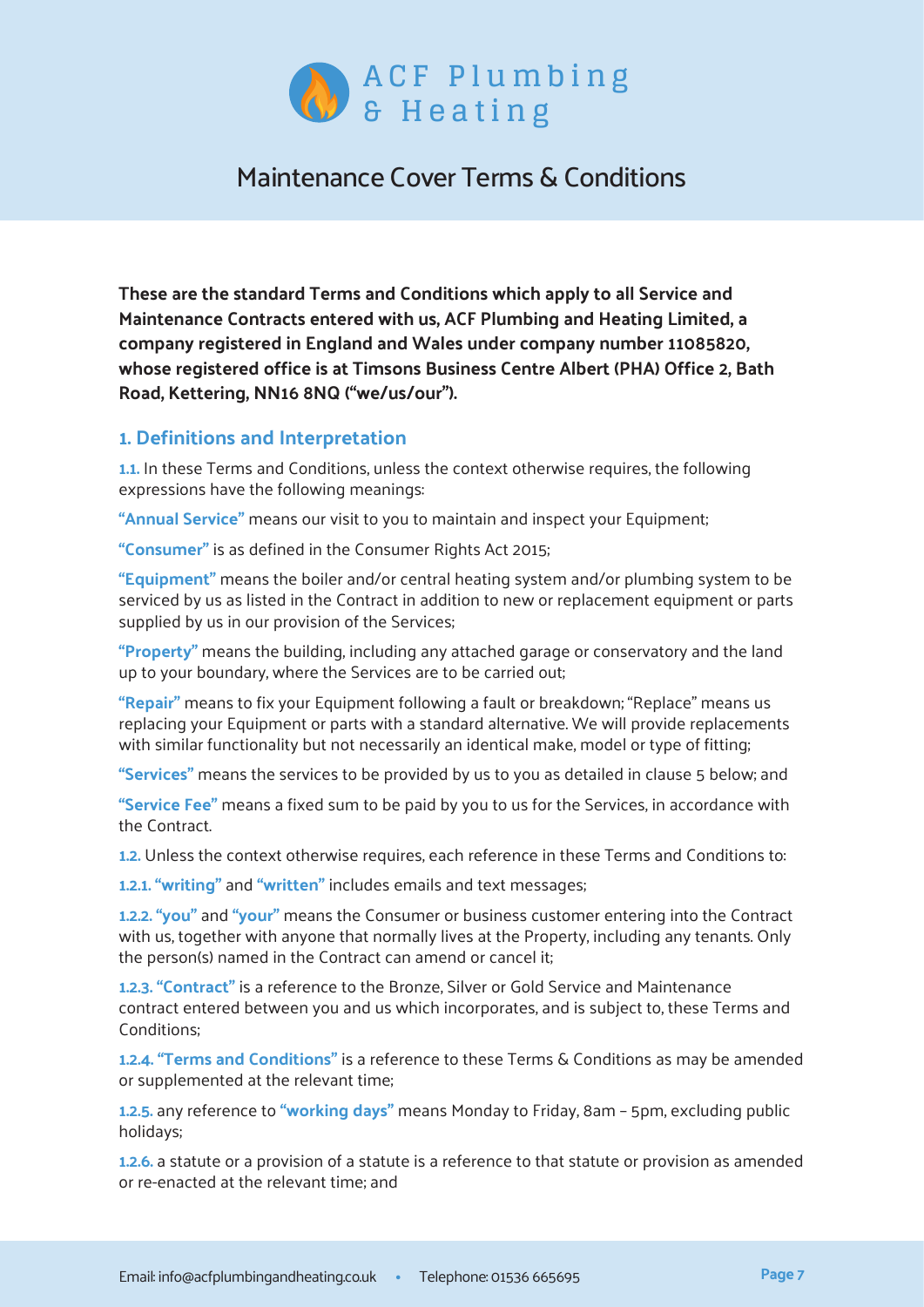

**1.2.7.** a clause is a reference to a clause of these Terms and Conditions.

**1.3.** The headings used in these Terms and Conditions are for convenience only and will have no effect upon their interpretation.

**1.4.** Words imparting the singular number include the plural and vice versa.

#### **2. Annual Service**

**2.1.** We will send you or your provided contact an email, letter, text message or we will call you to arrange your Annual Service. We will try to contact you up to three times. If we do not hear back from you after the third time or you are not at the Property when our engineer visits, we will not try again and will not refund the cost of the missed Annual Service.

**2.2.** Your Annual Service may be more, or less, than 12 months after your last service visit, with the aim to complete the majority of Annual Service visits in the summer months so you can have confidence your Equipment is in good shape going into winter. In periods of local or national high demand for our Services (such as cold weather), we prioritise breakdowns and may need to rearrange your Annual Service.

**2.3.** For boilers and central heating, your first service counts as an

**2.4.** Annual Service.

**2.5.** One of our engineers will visit your Property to complete your Annual Service. This will include testing the gases your boiler produces. If the visit shows that it is necessary to take your boiler apart to adjust or clean it, we will do so. During the visit, our engineer will fill in a checklist that shows you exactly what we have looked at.

**2.6.** If we find a problem or fault that needs to be fixed, we will tell you about it and this will be subject to clause 5.5.

#### **3. Term**

**3.1.** In order to sign up for a maintenance Contract, you will need to select your preferred package via our website and create an account. You can choose to pay on a monthly or annual basis in accordance with clause 4. We will send a confirmation email once your order has been processed. Only then will there be a legally binding Contract between you and us, which will start on this date and will continue for a minimum term of 12 months from that date. After the minimum term, the Contract will be automatically renewed and will continue a rolling monthly basis unless it is cancelled or terminated in accordance with clauses 8, 9 or 10 below.

**3.2.** After the expiry of the minimum term, we reserve the right to adjust our Service Fee and will give you no less than 60 days' notice of any change in price, to allow you to cancel.

**3.3.** You will be able to log in to your account at any time, to see details of your chosen maintenance Contract. Please ensure your details, including bank details, are kept up to date. Sharing of account details is not permitted and we recommend you keep your log-in details strong and secure, in accordance with cyber-security best practice.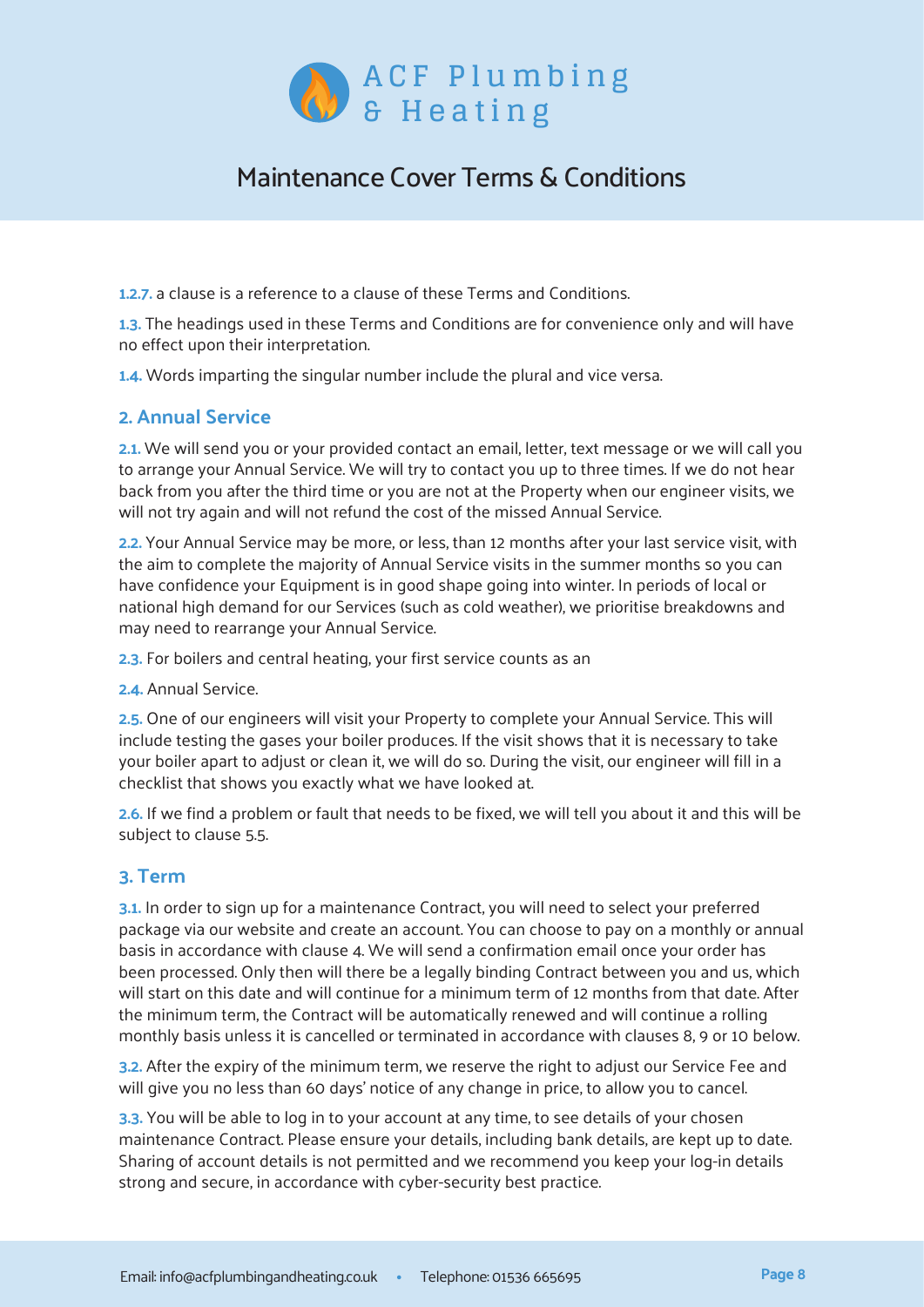

**3.4.** If the Property or any Equipment changes during the minimum term, or any renewed term, please notify us as soon as possible. The required changes will be added to the Contract at our discretion and if we accept this, we will issue the amended Contract to you with notification of any revised Service Fee and payment terms. The Contract will not be deemed automatically to cover any additional

Equipment that you may purchase(from us or a third party) during the term of the Contract.

**3.5.** If you move to a new Property, you need to tell us as soon as possible. We may start a new Contract, transfer your current Contract to your new address or cancel it, at our discretion.

#### **4. Fees and Payment**

**4.1.** The Service Fee can be paid either monthly or annually in advance.

**4.2.** If it is agreed in the Contract, you will need to pay a selected excess call out fee each time we carry out a Repair. You will need to pay this up front, when the Repair work is booked. If a further fault is reported that is related to one we have fixed in the last 12 months, you will not need to pay an additional excess, but we will decide at our discretion whether or not the fault is related to an earlier one.

**4.3.** We will quote for any additional Services you ask us to carry out that are not included in your Contract, and these will need to be accepted by you in writing before we can go ahead with the works. These extra Services will be subject to different terms and conditions, and we will advise you of this in our quotation.

**4.4.** If we send you an invoice, you must pay this within 7 days. If your payment is late, including if a Direct Debit payment does not go through on time, we may charge you interest for each day the payment is late, until we receive it. Interest will be calculated at 4% per annum above the Bank of England base rate. If your payment is late, we may also stop providing our Services to you until we have received it.

#### **5. Services**

**5.1.** The Services we will be carrying out are as detailed in the Contract, which lists all the Services we include and exclude.

**5.2.** We will provide our Services in a timely manner and in accordance with industry best practice.

**5.3.** We do not include cover for any pre-existing faults or design faults from when your Equipment was installed or added to your Contract that we have previously told you about and you have not fixed, or that we could not reasonably have been expected to know about.

**5.4.** If we receive a request for a call out, we will respond to the call out within 48 hours. We cannot guarantee we will be able to Repair the fault within this time, but we will keep you informed of progress throughout and will endeavour to provide a temporary solution if necessary.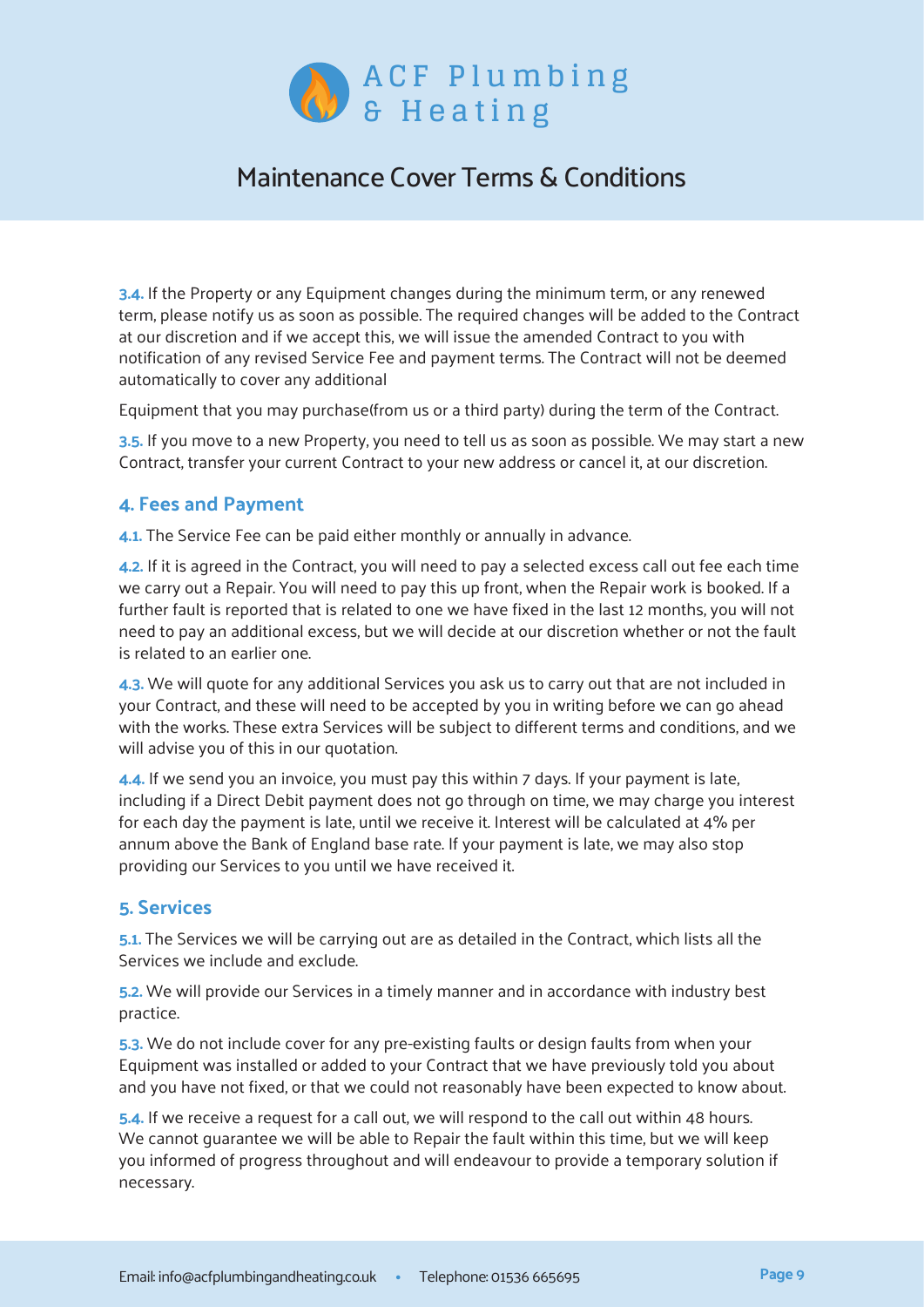

**5.5.** From time to time, your Equipment may need permanent repairs, improvements or system flushes that are not covered by your Contract to keep working safely and efficiently. We will quote for these separately and if you do not wish to go ahead with the quote, then that Equipment will be removed from the Contract.

**5.6.** If, in our reasonable opinion, we consider that any Equipment cannot be repaired economically or any Equipment or parts become obsolete and we notify you of this, we will not be required to carry out any Services in relation to that Equipment and it will be deemed to be no longer listed in the Contract.

**5.7.** We cannot be held responsible for any loss of or damage to, or cleaning of property, furniture or fixtures as a result of your Equipment breaking or failing (e.g., damage caused by water leaks), unless we caused it.

**5.8.** If we Replace any Equipment, the replacement we provide will have similar functionality but not necessarily the same features or an identical make and model or type of fitting. Alternatively, we can use a replacement part that you have bought yourself if we have first approved it, subject to clause 5.12 below.

**5.9.** Your Contract does not cover:

**5.9.1.** any damage you or anyone other than us has caused. We may quote for the Repair or cancel your Contract;

**5.9.2.** the Repair or Replacement of any Equipment or parts that have been deliberately damaged or misused. We will use our expert judgement to determine how the damage was done;

**5.9.3.** Repairs or Replacement for minor cosmetic damage that does not stop your Equipment from working properly or make it unsafe, e.g. cosmetic scratches;

**5.9.4.** any damage that is caused by changes in, or problems with, the supply of your gas, water or electricity. This includes, but is not limited to, parts needing to be replaced due to poor water conditioning;

**5.9.5.** Repairing or Replacing any damage caused by extreme weather, flooding, structural issues, fire, explosions, or any other damage that would normally be covered by household insurance;

**5.9.6.** accommodation, expenses or any costs if you need to leave your Property as a result of Equipment faults;

**5.9.7.** improvements or upgrades, for example replacing working radiators or swapping radiator valves for thermostatic ones.

**5.10.** If we cannot turn off the external water supply stopcock to your Property to complete your Repair, it is your responsibility to get your water supplier to turn it off.

**5.11.** Where Equipment or parts have been supplied by us, we will provide a guarantee, which will be limited to the extent of the guarantee provided to us by the manufacturer's guarantee or warranty (if any). This is subject to payment having been received by us in accordance with clause 4.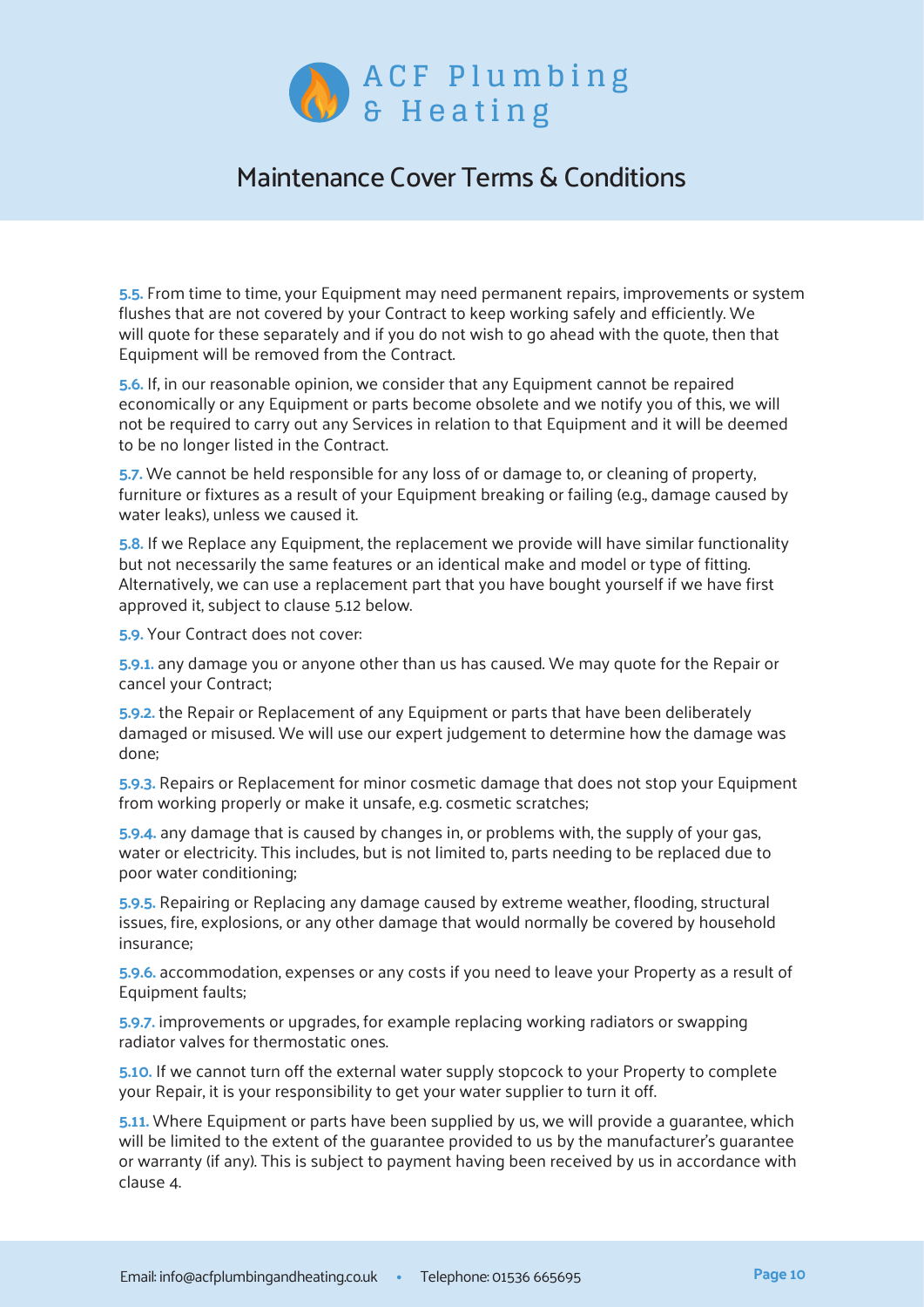

**5.12.** Where Equipment or parts have been supplied by you, we accept no responsibility for them or for any faults in them. If we are delayed in carrying out our Services because of such Equipment or parts (if, for example, their delivery is delayed), we reserve the right to charge for costs incurred by us as a result. Any return visits required due to faults in any Equipment or parts supplied by you will be chargeable. You will still need to pay any agreed excess in accordance with clause 4.2, even if you supply the Equipment or parts yourself, to cover our labour in carrying out the works.

#### **6. Your Obligations**

**6.1.** You will provide us with access to the Property and the Equipment at all times during which we reasonably require such access in order to provide the Services. We require a person over the age of 18 to be present at the Property while we carry out the Services. If you are not at the Property when our engineer visits, you must make sure that there is someone else present who can give instructions to our engineer on your behalf.

**6.2.** If we are unable to gain access to the Property or the Equipment in accordance with clause 6.1, this will be considered an aborted visit and we will charge for this at our standard rate in place at the time. It will be your responsibility to rearrange our visit.

**6.3.** You will ensure that all Equipment is used in an appropriate manner and, where relevant, in accordance with any and all guidelines and instructions issued by us and the Equipment's manufacturer.

**6.4.** If your Equipment is covered by a third-party warranty, it is your responsibility to make sure that any Services we provide do not affect that warranty.

**6.5.** You will take all reasonable precautions to protect the health and safety of our employees, agents and sub-contractors while on your Property.

**6.6.** If you rent out your Property, your tenants or your managing agents can call us directly to arrange any engineer's visit, providing you have given them permission to do so.

#### **7. Liability**

**7.1.** Subject to this clause 7, we will be responsible for any foreseeable loss or damage that you may suffer as a direct result of our breach of these Terms and Conditions or as a result of our negligence. Loss or damage is foreseeable if it is an obvious consequence of the breach or negligence or if it is contemplated by you and us when the Contract is entered into. We will not be responsible for any loss or damage that is not foreseeable.

**7.2.** We accept no liability in respect of the following:

**7.2.1.** damage due to causes beyond our control including, but not limited to, any event listed in clause 11;

**7.2.2.** loss or damage to the Property or Equipment, where this is

**7.2.3.** caused by you or any third party not authorised by us;

**7.2.4.** damage or deterioration arising out of normal wear and tear.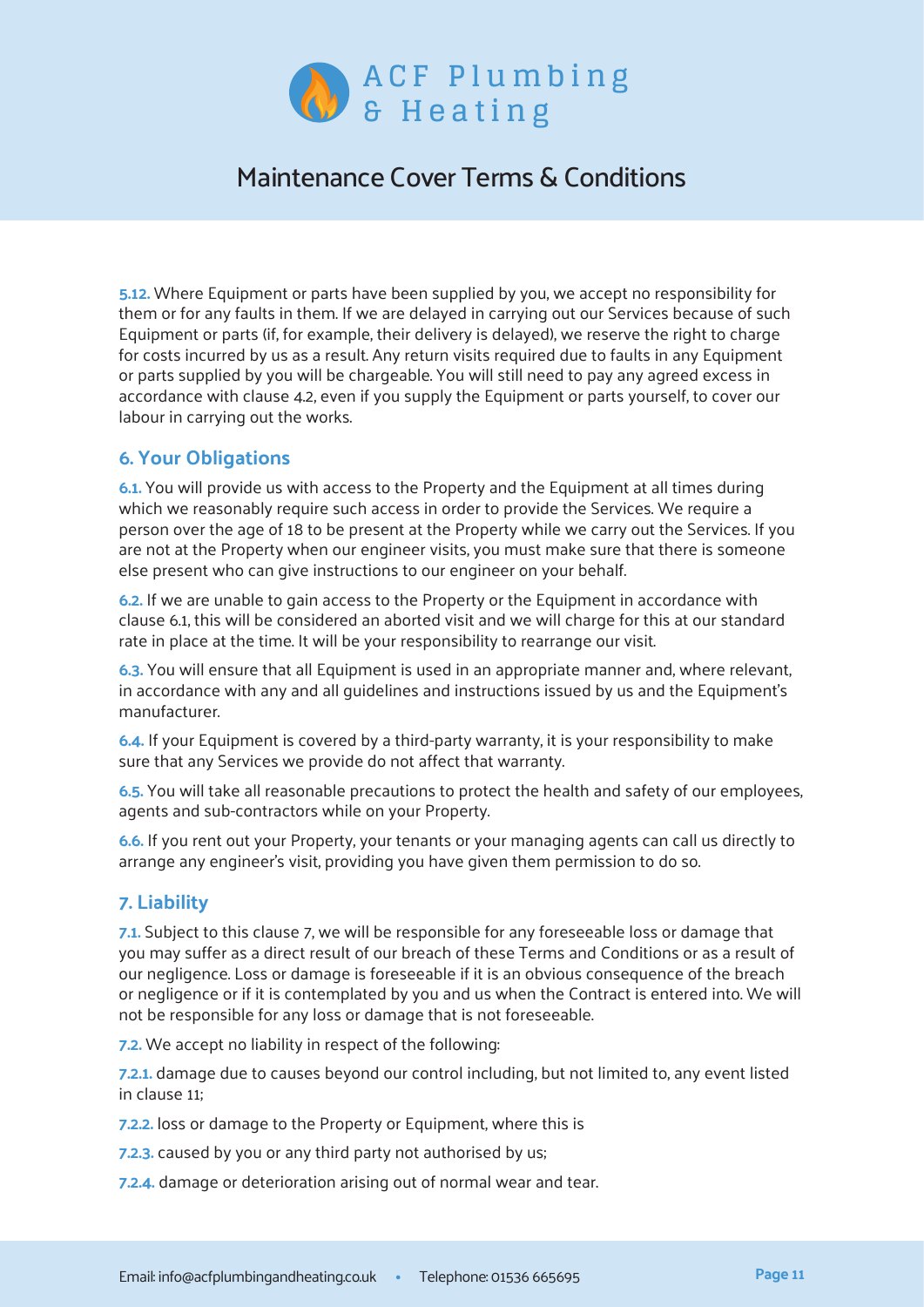

**7.3.** Nothing in these Terms and Conditions is intended to or will limit or exclude our liability for death or personal injury caused by our negligence or for fraud or fraudulent misrepresentation.

**7.4.** We will maintain suitable and valid insurance, including public liability insurance. Details are available on request.

**7.5.** We will not be liable to you for any loss of profit, loss of business, interruption to business or for any loss of business opportunity.

**7.6.** We are not responsible for any pre-existing faults or damage in or to your Property that we may discover while providing the Services.

**7.7.** Nothing in these Terms and Conditions is intended to or will limit your legal rights as a Consumer under any consumer protection legislation, where applicable. For more details of your legal rights, please refer to your local Citizens' Advice Bureau or Trading Standards Office.

#### **8. Cooling Off Period – Consumers Only**

**8.1.** Where you are a Consumer, you have a statutory right to a cooling off period. This period begins once the Contract is formed and ends at the end of 14 calendar days after that date.

8.2. If you wish to cancel the Contract within the cooling off period, you should inform us immediately by post or email to the contact details provided to you. You may use our Model Cancellation Form, but you do not have to.

**8.3.** You will meet the cancellation deadline as long as you have sent your cancellation notice before the 14 days have expired.

**8.4.** If you cancel within this period, you will receive a full refund of any amount paid to us in respect of the Contract, using the same payment method you used, unless you request otherwise. In any case, you will not incur any fees as a result of the refund.

**8.5.** If the start date for the works falls within the cooling-off period, you must make an express request for the Services to begin within the 14-day cooling off period. By making such a request, you acknowledge and agree to the following:

**8.5.1.** If the Services are completed within the 14-day cooling off period, you will lose the right to cancel once the works are completed;

**8.5.2.** If you cancel the Contract after the Services have begun, you will be required to pay for the Services supplied up until the point at which you inform us of your wish to cancel. The amount due will be calculated and refunded or deducted in proportion to the total quoted fee and the actual Services already provided.

#### **9. Cancellation after the Cooling off Period and for Non- Consumers**

**9.1.** As detailed in clause 3, the Contract is for a minimum term of 12 months. If you are not a Consumer, or if you are a Consumer and you wish to cancel after the 14-day cooling off period detailed in clause 8, you will need to pay for, and the Services will continue, until the end of the 12-month period.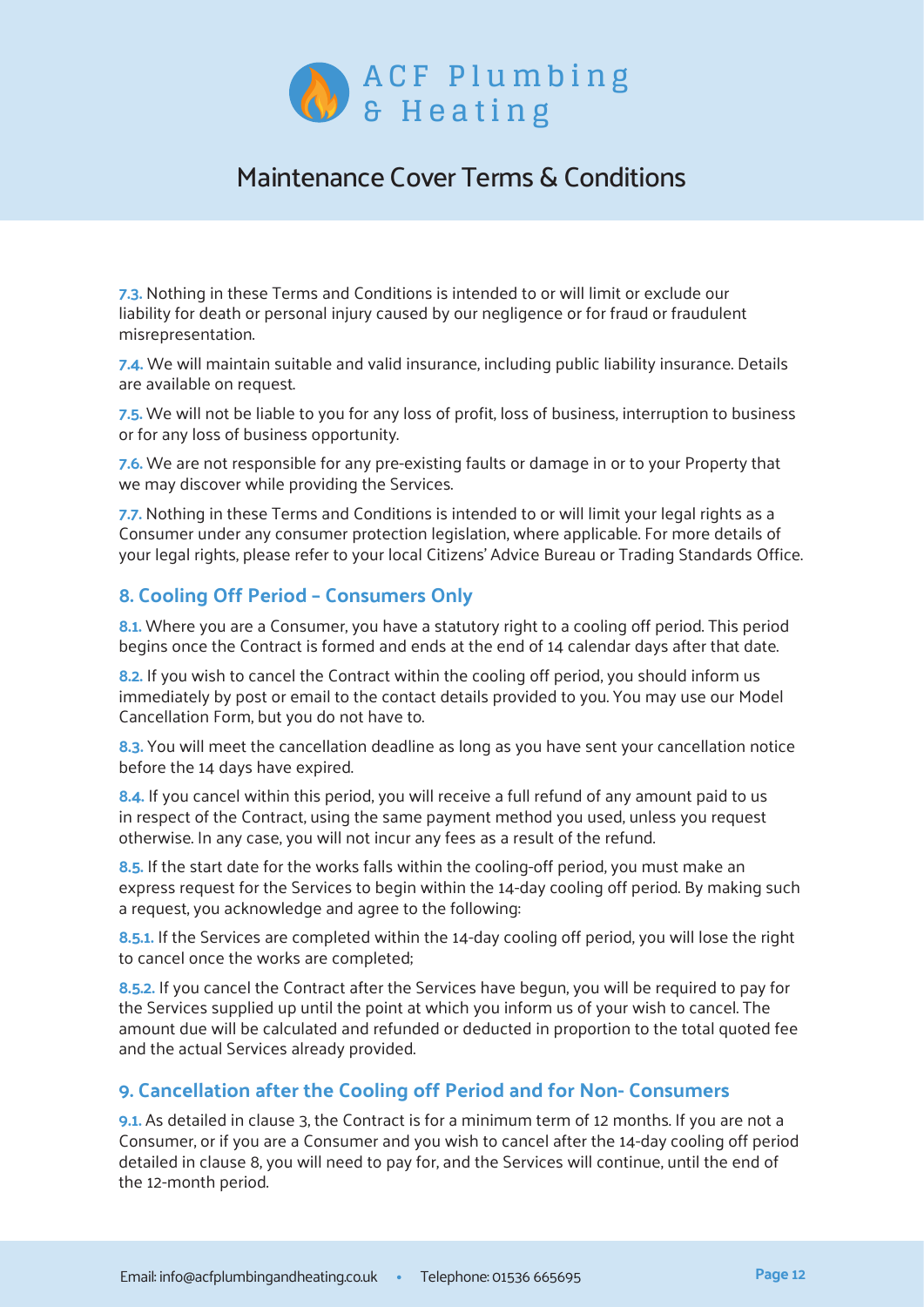

**9.2.** The Contract will then automatically renew on a rolling monthly basis, unless you contact us in writing to cancel, giving at least 30 days' notice of the cancellation.

**9.3.** If you cancel the Contract after the cooling off period and we have carried out any work for you, you will have to pay for the Services we have carried out, any Equipment and/or parts we have bought, and any costs incurred by us as a result.

#### **10. Termination**

**10.1.** We can terminate your Contract by contacting you in writing if:

- **10.1.1.** You give us false information;
- **10.1.2.** Your Equipment is not on our approved list, or we cannot source parts for it;
- **10.1.3.** You fail to allow us access to the Property;
- **10.1.4.** Our advice, repairs and improvements are not undertaken;
- **10.1.5.** You fail to pay the Service Fee to us by the due date;
- **10.1.6.** You are abusive towards our staff;
- **10.1.7.** Your Property is unfit or unsafe to work in; or

**10.1.8.** You demand services which do not form part of the Services, and which are not covered by the Contract.

**10.2.** If we terminate your Contract for any reason, you will have to pay for Services we have carried out, any Equipment and/or parts we have bought, and any costs incurred by us as a result.

**10.3.** Either you or we can terminate the Contract by contacting the other party in writing if the other party:

**10.3.1.** Materially breaches the Contract in any way and fails or refuses to remedy the breach within 14 days after receiving written notice to do so;

**10.3.2.** Goes into bankruptcy or liquidation (whether voluntary or compulsory) or if a receiver is appointed in respect of the whole or any part of its assets.

#### **11. Events Outside of Our Control**

We will not be liable for any failure or delay in performing our obligations where that failure or delay results from any cause beyond our reasonable control. Such causes include, but are not limited to: adverse weather, power failure, internet service provider failure, strikes, lock-outs or other industrial action by third parties, fire, flood, storm, earthquake, subsidence, acts of terrorism or war, pandemic, epidemic, natural disaster, or any other event beyond our reasonable control.

#### **12. Communication and Contact Details**

**12.1.** If you wish to contact us with questions or complaints, you